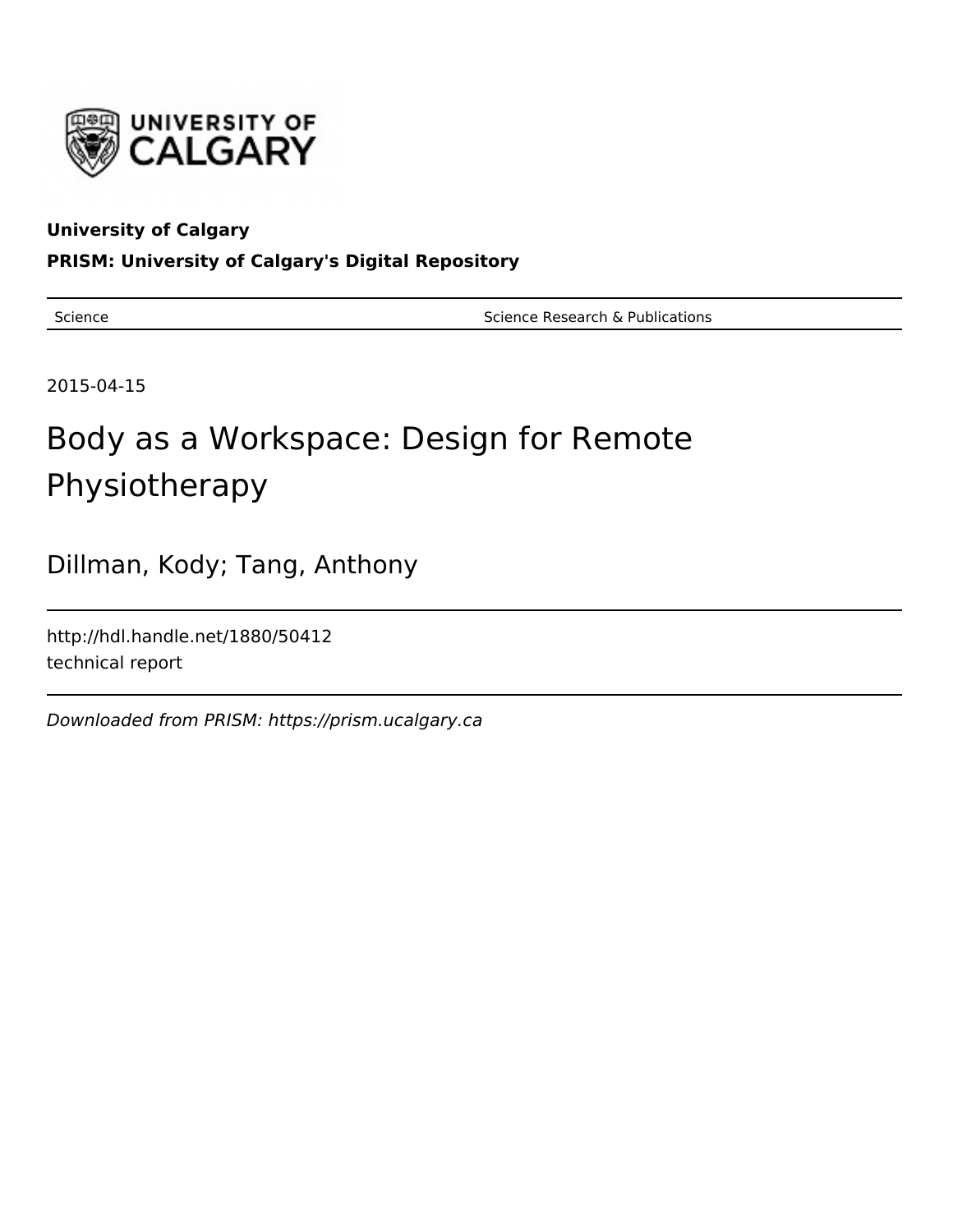# **Body as a Workspace: Design for Remote Physiotherapy**

Kody R. Dillman, Anthony Tang

University of Calgary 2500 University Dr NW, Calgary AB {kody.dillman, tonyt}@ucalgary.ca

**Abstract.** Many common injuries can be treated effectively with physiotherapy, but accessing this treatment is difficult for those in rural locations. We seek to design video-based systems to support remote physiotherapy, so patients can access and engage with therapy and a professional from their homes. We conducted design sessions with practicing physiotherapists to iteratively design and build technology sketches to understand communication challenges and practices for remote therapy. Our analysis of these sessions reveals new challenges in designing video media space tools for telerehabilitation. Chief among these lessons: supporting body-based communication between therapist and patient is challenging because the object of conversation is the patient's body rather than an external object that can be manipulated.

**Keywords.** physiotherapy, remote collaboration, telerehabilitation

#### **1 Introduction**

For many injuries and movement disorders, physical therapy (physiotherapy), can increase mobility and decrease disability for patients receiving treatment [33]. In the case of an injury like rotator cuff tendinitis, a physiotherapist guides patients through (and assigns as homework) exercises such as in Figure 1 in order to rehabilitate the patient. Those living in cities, where most physiotherapists operate [6], tend to be served well by physiotherapy services. Yet, those who live in rural areas, where manual labour is an occupational norm (in Canada, over 18% of the population live in rural areas [27]), not only suffer a disproportionately large number of such injuries [18], but do not have easy access to physiotherapy professionals. As we learned from our design sessions with practicing physiotherapists, asking rurally based patients to travel into the city to access services can exacerbate many such injuries (e.g. sitting for hours during travel can worsen a back injury).

Our goal is to design technologies to enable remote physiotherapy, where a patient at home can work with a professional physiotherapist for guidance in movement exercises. In particular, we envision near-future possibilities for providing support for such sessions through commodity hardware already in people's homes, for example with laptops equipped with web cameras, or in living rooms equipped with commodity depth cameras attached to gaming systems and large displays (e.g. Xbox Kinect camera). While our explorations are predated by years worth of work in telerehabilita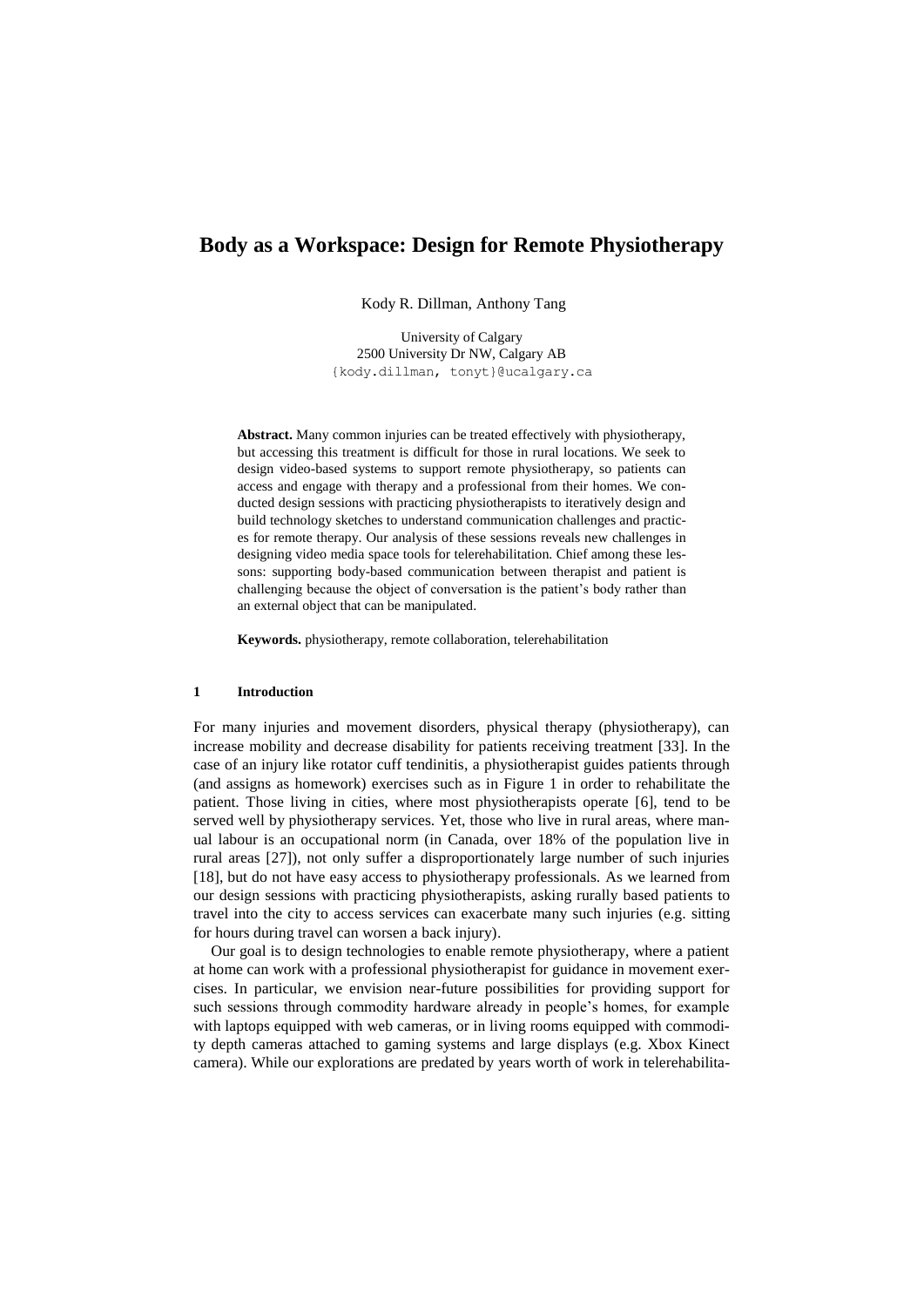tion (e.g. [19], [13], [20], [22], [33]), our interest here is going beyond the simple possibility of telerehabilitation; instead, we are focused on the specific conversational and coordination actions that are necessary to make telerehabilitation work. We narrow our scope to physiotherapy for several reasons, chief among these being that the basic biomechanics of motion can be modeled by a commodity depth-capture system such as the Kinect. We are therefore guided by three central questions in this work: first, what are the communication practices in traditional face-to-face physiotherapy that must be preserved; second, what challenges does video media space present to these practices, and third, how can technologies be designed to overcome these challenges?

To support our inquiry, we ran several design sessions with five practicing physiotherapists. We used these sessions to iteratively design and implement three separate video media space technology sketches, each of which focuses on distinct aspects of physiotherapy practice: the *mirror* sketch facilitates body communication by allowing the remote professional to appear as a "ghost" atop the patient's scene, allowing him/her to demonstrate exercises alongside the patient, and to point at parts of the patient's body; the *annotation* sketch allows the remote professional to freeze the patient's scene, and to annotate it with a tablet-based interface, thereby allowing the therapist to communicate about body parts that may not be visible to the patient, and finally, the *target* sketch provides patients with the ability to revisit exercises learned from prior sessions, going beyond current practices of giving patients paper diagrams of exercises.

These sketches reflect our understanding about how physiotherapists use the patient's body and surrounding environment to communicate with patients, the role of mirrors, and home exercise. This is a unique scenario, seldom explored in video media space research.

For many video media space designs, the object of conversation is a physical or digital artefact that can be placed and manipulated on a flat work surface (e.g. [30], [10], [29], [12], [37]). Considerable work has demonstrated that allowing all participants of the video media space to see this task space can aid communication and comprehension (e.g. [5]). In contrast to this, a patient undergoing physiotherapy needs to not only perceive and understand the object of discussion, but is also now him/herself the object of conversation (i.e. s/he *is* the workspace).

We make two contributions in this work. First, we provide insights into a specific domain (physiotherapy) that can be used to guide design of video media spaces for remote work in this area. Second, from this work, we explore the concept of the body as a workspace, developing this idea through both sketches and critical reflection of our experiences. Our ongoing work involves designing tools for effective remote physiotherapy, though the findings should also support other domains where it is important to remotely teach activities that require specific movements (e.g. dance, personal training, martial arts, etc.).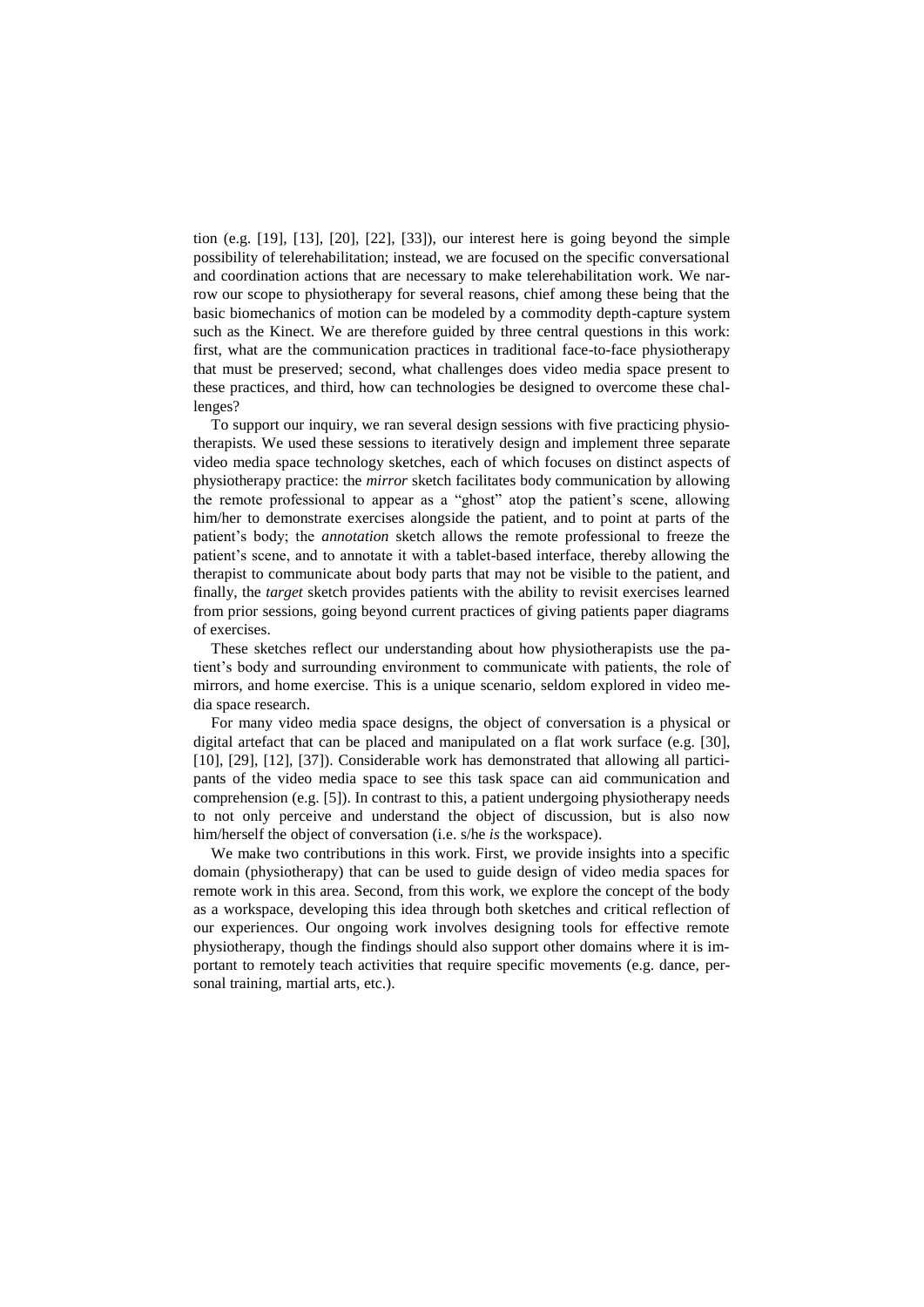#### **1.1 Physiotherapy Process**

Physiotherapists work with most patients through three phases of treatment: assessment, at-home exercise, and follow-up. Activities in these phases include teaching the patient exercises and correcting improper motions through *movement guidance*, as well as constantly performing *assessments*, since the physiotherapist must take measurements related to disability and function to create an effective treatment plan. The patient also performs *exercises between sessions* to build strength and/or flexibility. Assessment and movement guidance may require hands-on interaction, which requires collocation of the physiotherapist and patient. Follow-up sessions comprise exercise, manual therapy (e.g. the physiotherapist physically massages the shoulder), and discussions about home-treatment.

As a running example, we make reference to a common exercise: external rotation (Figure 1). As one physiotherapist explained, this exercise is commonly prescribed for patients with rotator cuff tendinitis, a condition that commonly results from overhead reaching such as painting or window washing. In this exercise, the patient holds a resistance band, keeps the elbows tight against their sides, and pulls the band outward, their forearms pivoting around the elbows. While performing such an exercise, there are a number of pieces to consider: keep the elbows in tight, keep the forearms parallel to the ground, pinch shoulder blades together, stand upright and do not slouch, do not rush, only go to a certain extent, etc. This is clearly a complex movement, and any one of these parts not happening correctly can mean the exercise is being performed incorrectly, thereby rendering it far less effective.



**Fig. 1.** An example [35] of a handout with an exercise that the physiotherapist might prescribe to the patient. This illustrates the external rotation exercise.

# **2 Related Work**

To set the stage, we discuss prior work that has demonstrated that telerehabilitation can be a viable and effective means of restoring bodily function. We then describe recent work that has explored movement guidance through visual feedback, in some cases, also with potential physiotherapy applications. As we are interested in how this can be applied in a video media space, we explore how video media spaces have been used to enable skill instruction, and then finish by discussing the various roles bodies play in video media spaces.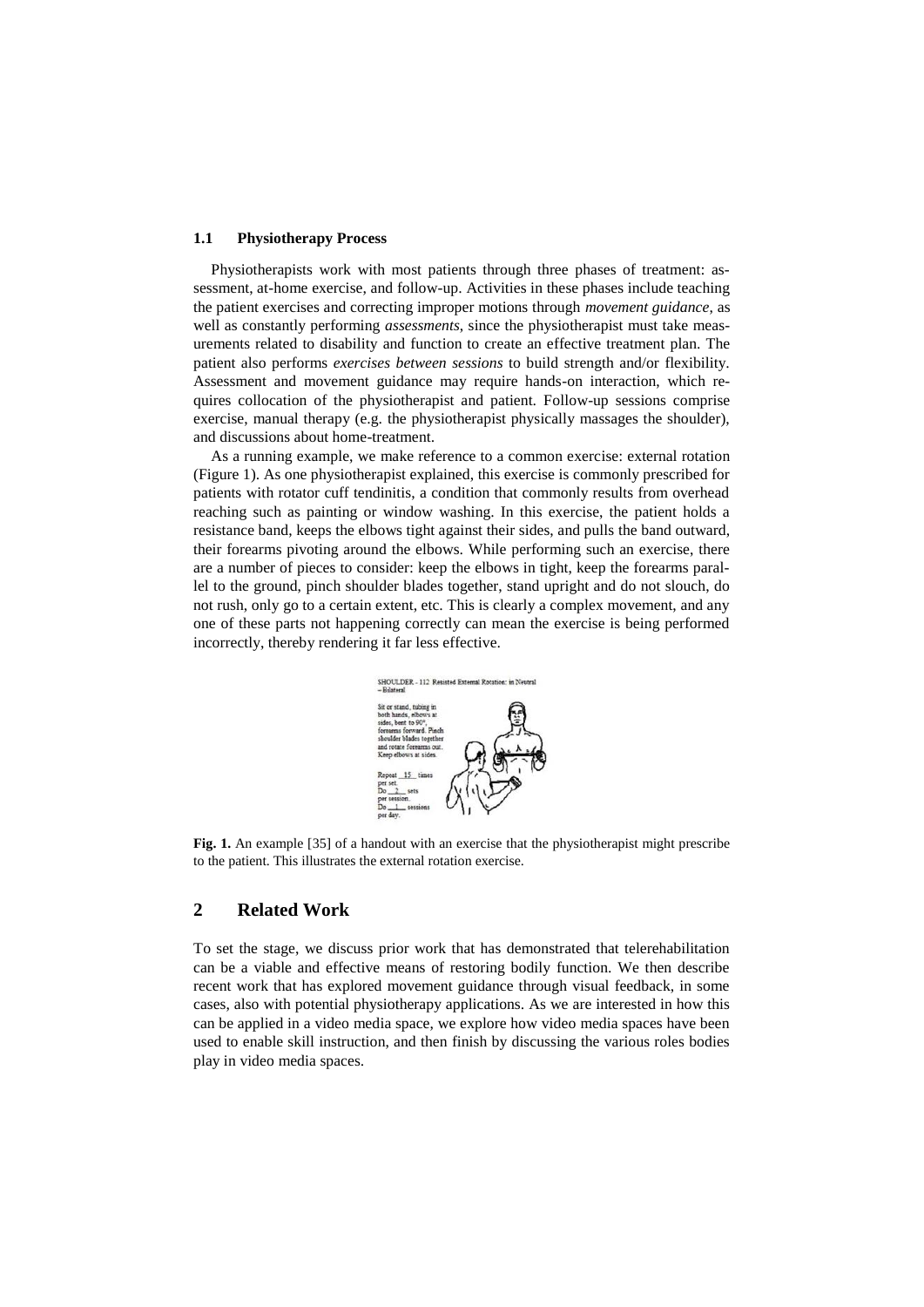#### **2.1 Efficacy of Telerehabilitation**

Early pilot studies of telerehabilitation show promising objective and subjective results [13], [20], [33], with joint replacement and stroke therapy being common conditions for study [19]. Much of this pilot work employs considerable technology (e.g. sensors, haptics, and even virtual reality technologies) that is readily available in research labs, but far less likely to appear in patients' homes. Nevertheless, studies exploring the use of videoconferencing-based telerehabilitation following total knee replacement report positive results [20], [33]. For stroke rehabilitation, a communitybased approach using videoconferencing tools demonstrated that patients showed significant improvement in all treatment measures, with additional mental and social benefits of group physical therapy [13]. Furthermore, there seem to be high satisfaction levels for both patients and physiotherapists in spite of the lack of face-to-face time [32].

Given the central role of assessment in physiotherapy, what are the limitations of conducting assessment remotely? In general, the literature suggests that assessments involving coarse-grained detail, such as gross movement or patient environment, are well suited for remote assessment [8], [22]. However, in cases where physiotherapists must use touch, e.g. feeling to check whether a joint is moving properly, remote assessment is not possible. There may also be trade-offs in terms of satisfaction: a study of PhysioDirect, a phone service connecting patients to physiotherapists for an initial assessment and advice, found that while the service was clinically effective, reduced delays in treatment advice, and seemed to be safe, patients were less satisfied compared to face-to-face treatment [21]. On the other hand, video into the home may actually provide other benefits, and the patient's living environment may be assessed remotely using videoconferencing tools [22], important since complete assessment also involves understanding the patient's entire living environment.

#### **2.2 Solo Physiotherapy at Home**

**Physio@Home.** Physio@Home [31] provides physiotherapy patients with automated movement instruction while performing pre-recorded exercises. The Physio@Home system aimed to improve upon previous systems for movement instruction (ex. [2], [26], [34]), making use of advanced motion tracking to allow for instruction of complex, fine-grained movements. While using Physio@Home, the patient stands in front of a monitor, which acts as a virtual mirror, and is led (using feedback and feedforward) through complex shoulder exercises using on-screen visual guides. While appropriate for solo activity at home, we extend this work by exploring how the ideas can be used for live communication between remote physiotherapist and patient. This work raises the issue of multiple views for movement instruction, and articulates a vocabulary for unpacking the complexity of physiotherapy movements.

**Movement Guidance.** Other recent research has explored teaching or guiding users through movements, and applications using ideas from such systems will likely prove useful for at-home exercise between sessions without the therapists. For example,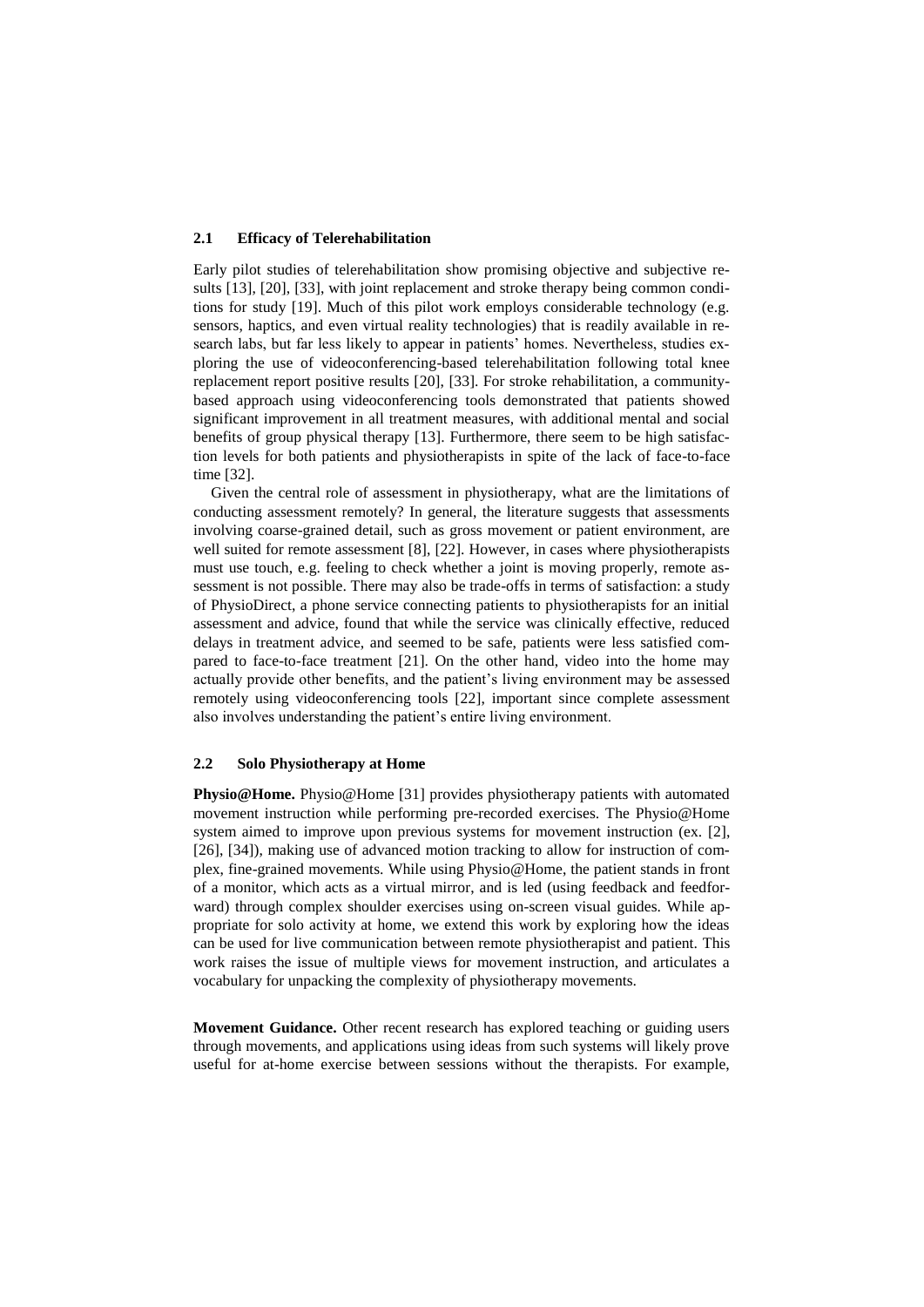LightGuide projects a movement guide onto the user's hand, and guides the user through specific, fine-grained gestures using feedback and feedforward cues [26]. While this approach seems effective, it may be of limited use in a physiotherapy context, as many body parts are inappropriate for projection (and/or the projections may not even be visible). MotionMA provides visual feedback based on models of body and movement to guide a user in exercises [34], though this specific approach provides very coarse grained feedback, instructing the user to translate one or two bones of interest vertically or horizontally. While these tools focus on communicating through a visual channel, recent work has also made use of haptics to guide people through exercises [1], simulating the touch this person would receive from a collocated trainer or teacher.

#### **2.3 Skill Instruction in Video Media Spaces**

Several video media space systems have explored supporting non-verbal activity for group work over remote surfaces, including gestures, and eye contact [10], [30]. These have been demonstrated to help teaching activities since they provide for additional cues beyond verbal description. For example, VideoDraw provides a view of a remote collaborator's gestures over a shared workspace [30]. These gestures were emphasized in a study of TeamWorkstation-2, where calligraphy was taught to remote students, allowing both to see gesture and drawing simultaneously [10]. ClearBoard employed a "working with a collaborator through a pane of glass" metaphor, allowing a teacher to not only communicate with gesture, but also to monitor the student's gaze to ensure they were focusing on the proper space of the game board. Similarly, MirrorFugue, a tool to support remote piano instruction, explored the use of projection of an instructor's hands onto the student's piano in various orientations to find out where the representation of the hands was most effective for communication [36].

While these systems emphasized gesture and communication over a shared flat surface (such as a table) as a workspace, a physiotherapist's workspace is the patient's body, and the space surrounding it. In spite of this fundamental change, we sought to take these lessons about the role of non-verbal communication (gesture, gaze, annotation, and collaborator representation) into this new domain to support assessment and teaching of dynamic movement instruction in physiotherapy.

#### **2.4 Role of the Body in Video Media Spaces**

In his conceptual reframing of video media space research, Buxton [5] describes two fundamental conceptual "spaces" that bodies occupy in video media spaces: *people space*, and *reference space*. People space is where one reads expression, trust, gaze, where the voice comes from, and where one looks when speaking to another—usually supported via an audio-video link that focuses on the participants' faces. Reference space is where people use their bodies to reference the work, for instance by pointing and gesturing—usually supported via a video link that focuses on participants' arms as they work over a flat, shared workspace (e.g.  $[30]$ ). Thus, we see that the body, in traditional video media spaces, performs at least two functions: first, as a means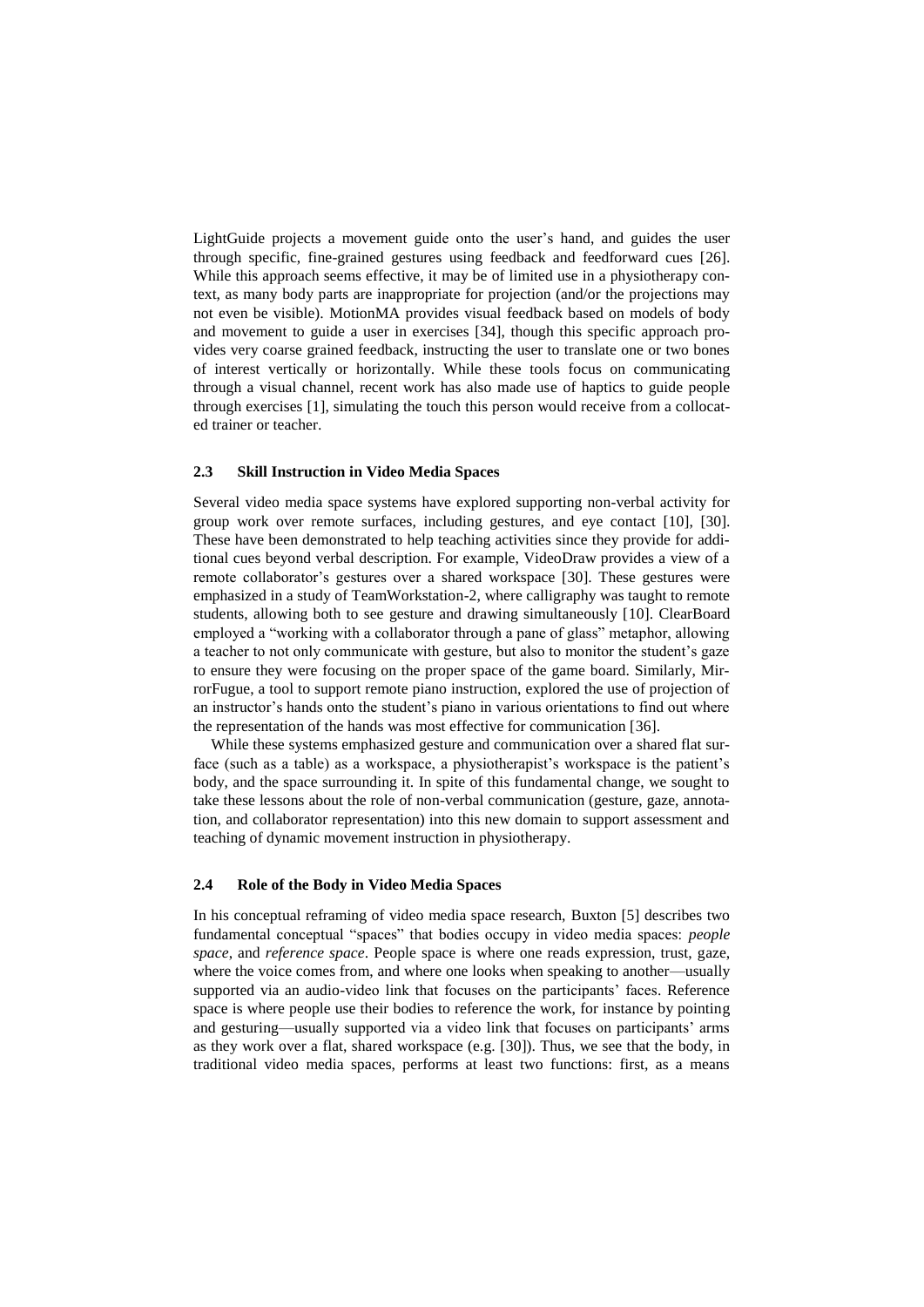through which people can communicate and express intention and ideas verbally (i.e. through spoken language), as well as non-verbally through facial expression; second, the body acts a means through which shared reference is established, by allowing people gesture using their hands—for example to point at things.

Beyond this, bodies support consequential communication—the information unintentionally generated as a consequence of an individual's activities in the workspace, and how it is perceived and interpreted by an observer [24]. A person's activity in the workspace naturally generates rich and timely information that is often relevant to collaboration. For instance, the way a worker is positioned in the workspace and the kinds of tools or artefacts he is holding or using tells others about that individual's current and immediate future work activities. Thus, in addition to the first two roles, the body also plays a third role in video media spaces to implicitly communicate one's intentions through one's bodily actions.

Of note is that in traditional video media space work, participants are typically working atop some kind of shared work surface such as a table (e.g. [30], [29], [37]). As such, the body plays an articulatory role in supporting interaction in these video media spaces—that is, it is used to refer to artefacts that exist in a workspace apart from one's body. In the case of physiotherapy application domain, a person's body plays the role of a "workspace" in that conversation and communication occur *about the body itself.*

Thus, one of the principal challenges in designing video media spaces for physiotherapy is that the frame of reference is reflexive. That is, the workspace itself is one's body, rather than an external entity. For instance, if one were speaking about movement pain in a joint, one would point to the joint, move to the angle where the pain begins, and point at the source of the pain. Yet, this kind of approach only works well for parts of one's body that one can see; it does not work well for things that one cannot easily see (e.g. one's back). These are new kinds of problems that we have not yet encountered in traditional video media space work.

*Summary*. Prior literature has shown that telerehabilitation can help providing people with effective treatment for ailments, even when they are not co-present with a therapist (e.g. [33], [20]). Yet, none of this work explores the specific communication challenges that arise as a consequence of physiotherapy. Instead, considerable work has investigated how we can remove the therapist altogether, focusing primarily on the movements and training and teaching exercise (e.g. [31], [2], [34]). To foreshadow our explorations, we have discussed how prior work in video media spaces has conceptualized the role of the body. We have seen that the body needs to play a reflexive role in physiotherapy, because the discussion and communication in the media space is about one participant's actual body.

## **3 Design Sessions with Physiotherapists**

Physiotherapists teach patients strengthening and flexibility exercises, correcting improper motions through movement guidance, and providing hands-on manipulation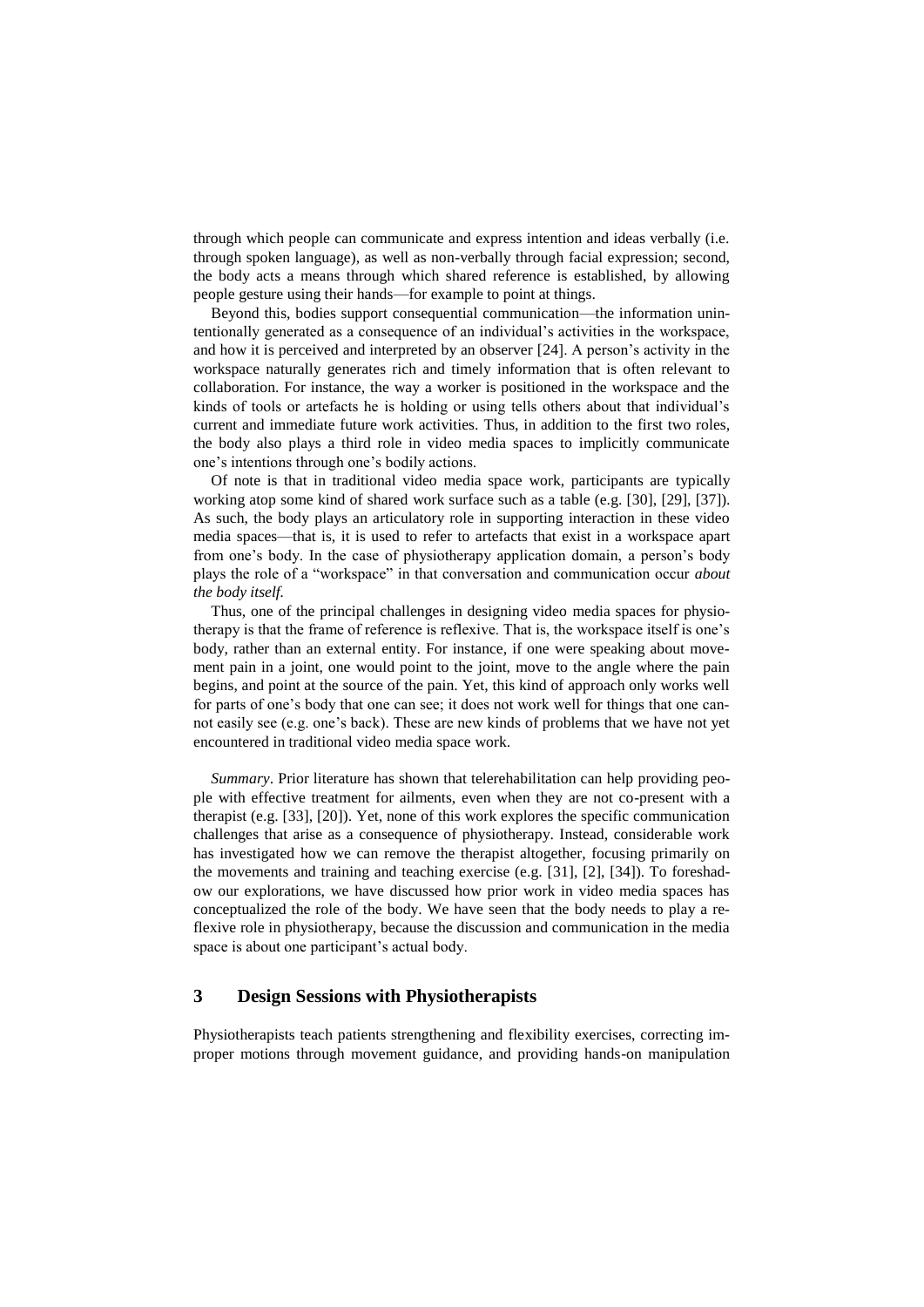for assessment and therapy. The patient also performs exercises between sessions to build strength and/or flexibility. While relying on online technologies to support total assessment seems unlikely, there is considerable potential to use technology to enable the teaching and correcting of exercise movements remotely.

To this end, we recruited five actively practicing physiotherapists who participated separately in design sessions that consisted of interviews about their practice, observation of their use of technology sketches (as we designed and implemented them) in mock physiotherapy sessions, and discussions about their experiences with the sketches to support further iteration. Our primary interest was in understanding and designing to support their communication practices when working with patients in a remote physiotherapy scenario. As detailed in Table 1, some physiotherapists made repeat visits as we continued to develop sketches to further our inquiry.

| Physio#        | Gender | <b>Experience</b> (years) | <b>Specialty</b> | <b>Sessions</b> | <b>Sketches</b> |
|----------------|--------|---------------------------|------------------|-----------------|-----------------|
| P <sub>1</sub> | M      |                           | Orthopedic       |                 | M               |
| P <sub>2</sub> | E      |                           | Orthopedic       |                 | M.T             |
| P <sub>3</sub> | Е      |                           | Geriatric        |                 | M, T, A         |
| <b>P4</b>      | E      | $\leq$ 1                  | Inpatient        |                 | M               |
| P <sub>5</sub> | Е      | 15                        | Orthopedic       |                 | M, T, A         |

**Table 1.** Physiotherapist participants. ( $M =$  Mirror,  $T =$  Targeting,  $A =$  Annotation)

The earliest meetings with physiotherapists were exploratory, and served to provide us with a basic understanding of how physiotherapists work in practice. This included: interviews about the types of treatment provided, what a typical session looks like, how health issues are assessed, and how treatment is delivered in person. After getting an understanding of the process, we engaged in collocated mock treatments with the therapists to experience physiotherapy from the patient's point of view. In these mock treatment sessions, one of the authors would act as the patient, so as to experience the session first-hand. We used the mirror sketch as a starting point for our remote physiotherapy design. Results from the mirror sketch sessions led us to create the targeting sketch, and finally the annotation sketch. All sessions were videorecorded for transcription and further analysis.

While actual physiotherapy patients did not participate in these discussions, we relied on our physiotherapists to use their experience to predict how the patient might react to the various sketches. We also drew on our own experience communicating and engaging in physiotherapy as actual patients, giving increased value to the mock therapy session method.

#### **4 Technology Sketches**

Sketching is an important part of the design process, and is a cheap and effective way to approach a new problem space [4]; where prototypes are meant to be didactic and refine an idea, sketches are evocative and allow for exploration. Rather than creating prototypes, we chose to create simple technology sketches through the course of our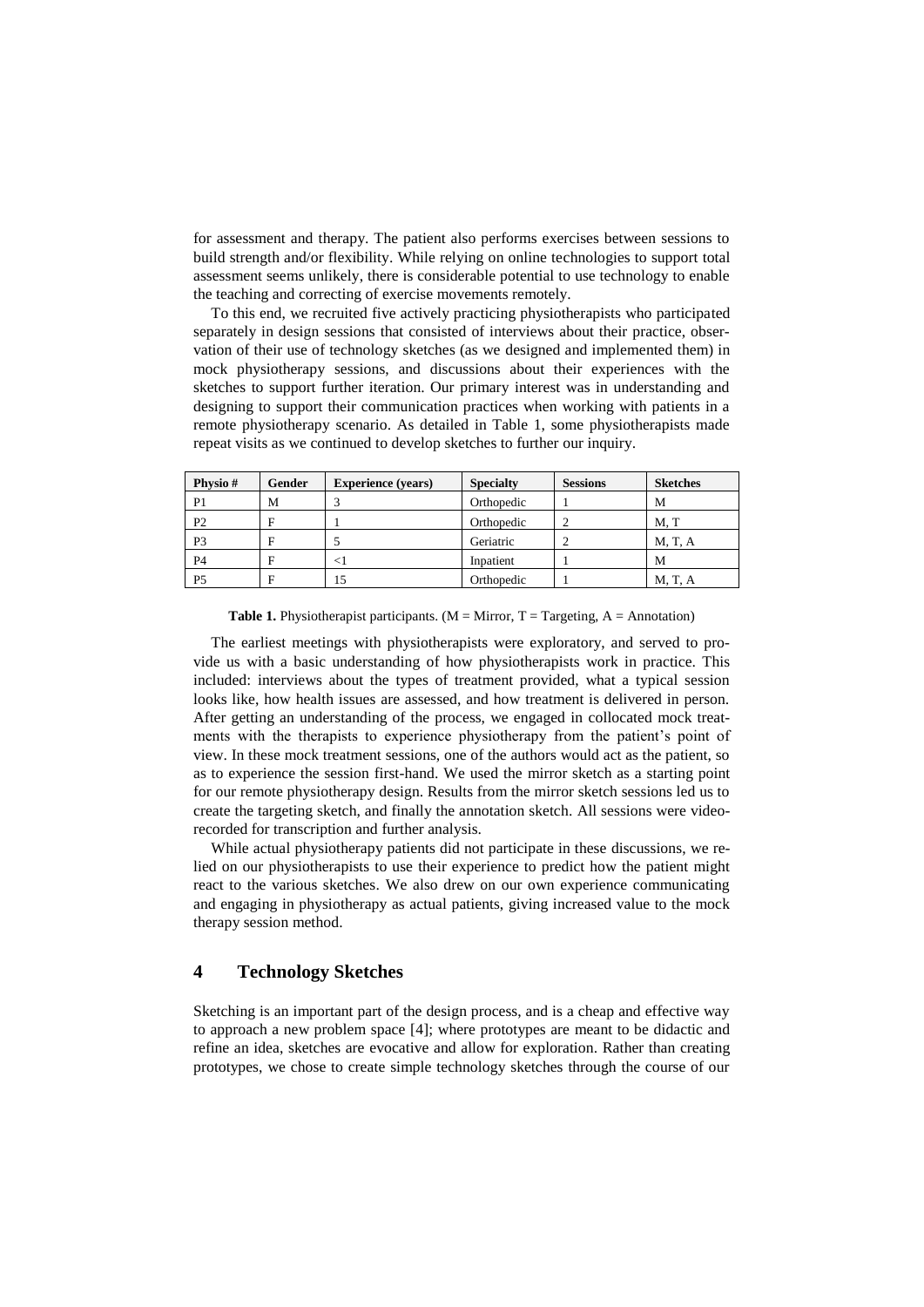discussions with physiotherapists, which allowed us to explore the remote physiotherapy space without committing to any one solution.

We iteratively designed and built three different sketches: a *mirror sketch*, where the physiotherapist and patient are represented as if they were in a mirror together, an *annotation sketch* that allows physical therapists to draw on and around the body of the patient, and a *targeting sketch* that allows a physiotherapist to define a path of targets for the patient to move through. These sketches were built using C#/WPF, large projection screens, and the Microsoft Kinect camera. To mimic remote sessions with the physiotherapists, we created a dual setup to enable paired videoconferencing environment in our lab, and used these in our design sessions.



**Fig. 2.** View of the physiotherapist's (right) and patient's separate physical workspaces, with shared workspace displayed on each participant's own display.

#### **4.1 Sketch 1: Mirror for Shared Discussion**

Figure 2 illustrates the first sketch, a videoconferencing environment where each participant is made to feel like they are sharing a mirror with remote participants [15], [14]. The depth cameras respect the relative spatial relationships between participants as illustrated in Figures 2 and 3 [14]. We based this first sketch on our own experiences in physiotherapy, where the physiotherapist stands with the patient in a mirror in order to show/teach exercises. Communication occurs through the mirror, where the physiotherapist can demonstrate an exercise alongside a patient's attempt. The physiotherapist can also gesture at parts of the patient's body if it is not moving or positioned correctly. Figure 3 illustrates client perspective.

For contrast, we also built a standard videoconferencing prototype, with the remote participant filling the display and the local participant inset in the corner of the same display, to allow therapists to compare the experience using the same camera and display as the mirror sketch.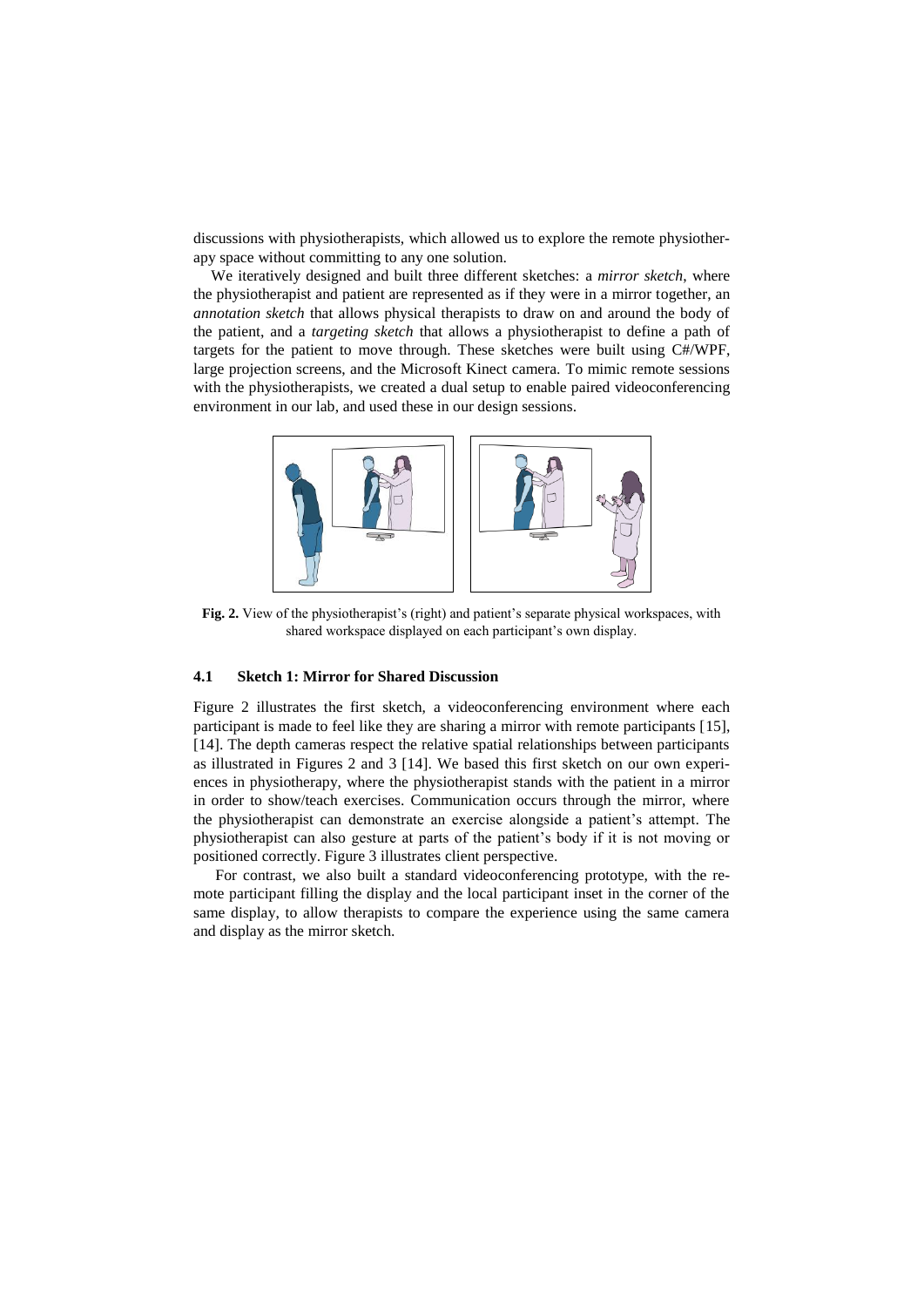

Fig. 3. Screen capture of mirror sketch. Inset image shows view of the patient's space (enhanced for clarity).

#### **4.2 Sketch 2: Annotation of the "Bodyspace"**

Our second sketch focused on providing therapists with a means to annotate the patient's body and the area around it. A therapist can use this by freezing the video scene (with the patient's body in it), and the therapist can annotate the image using a variety of colours and brushes to illustrate different aspects of movement, or orderings (e.g. blue movement comes first, then red, etc.). As Figure 4 illustrates, the tablet provides the therapist (and/or patient) with a view of the video scene. The live video scene can also be annotated so that, for example, the patient can know the extents of a movement (i.e. the arm should not move further than point X, or lower than point Y).



**Fig. 4.** Illustration of the physiotherapist using annotations to guide the patient's hand. Inset image shows the physiotherapist's view of the tablet.

#### **4.3 Sketch 3: Target Paths for Movement at Home**

To support at-home exercises, we designed the third sketch to allow a physiotherapist to define a movement path through space (through a set of targets) that a patient could later "retrace" at home (Figure 5). Here, we drew on themes from prior work emphasizing notion of feedforward and feedback in guiding movement through space [31], [26]. The 2D targets are displayed on-screen "in" the patient's environment, with the size of the target representing its relative depth in the scene. The therapist places tar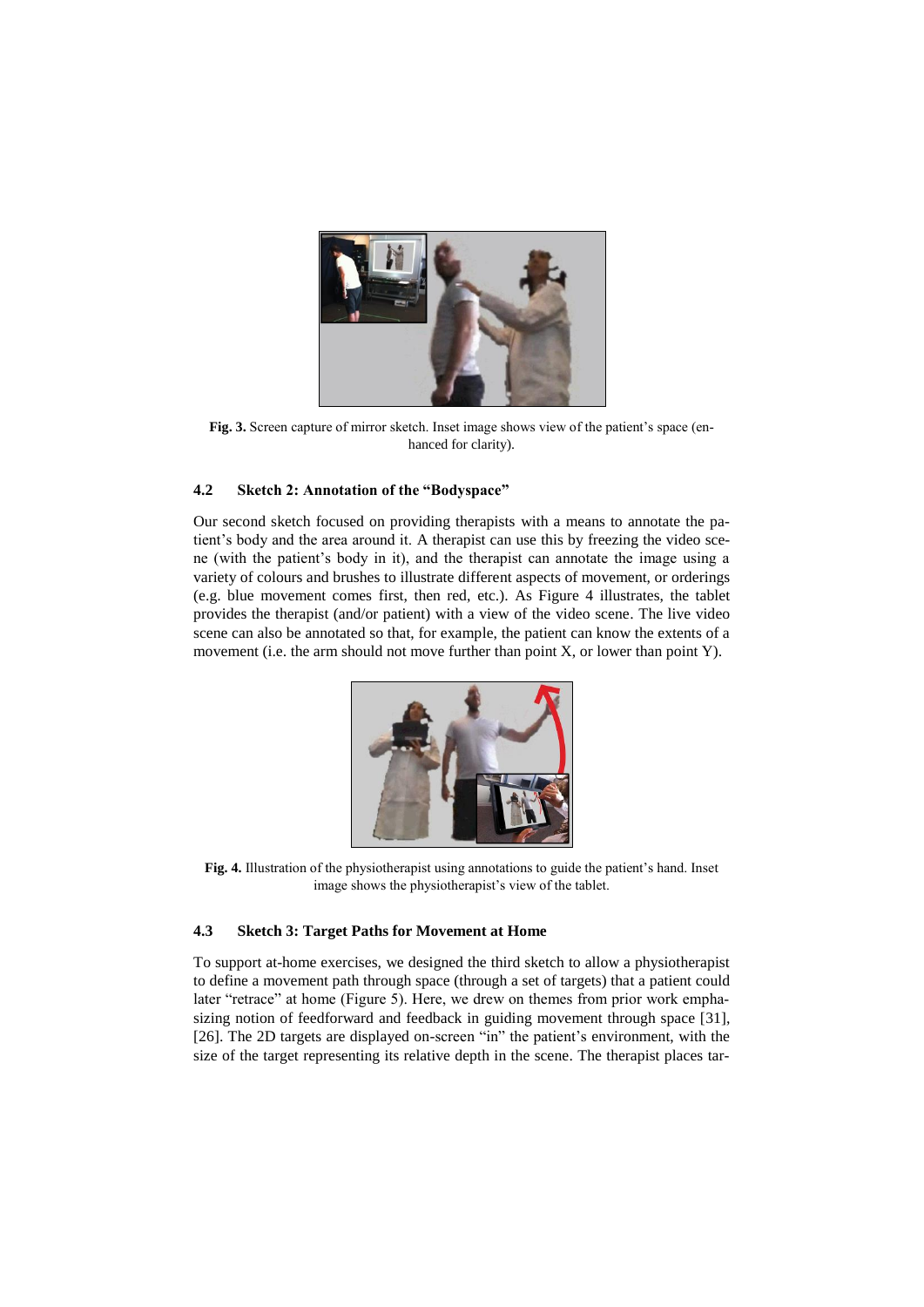gets by physically moving her own limbs in space, and communicating with the system through voice commands. Once the therapist has placed the targets, the patient can then perform exercises by correctly moving through the targets, with visual feedback given if the target has been reached (Figure 5, middle and right).



**Fig. 5.** The patient interacts with targets that have been placed by the physiotherapist. Target 1 is closer to the screen/camera than target 2.

## **5 Findings and Discussion**

We summarise the findings from our design sessions with the physiotherapists in three categories: communication and movement guidance, assessment and progress tracking, and exercising at home. In each, we discuss current practices and how the physiotherapists expected these practices to be augmented with the sketches. Finally, we provide our own thoughts about how to deal with these issues, while considering the body as a workspace. Unless otherwise noted, all information in the findings resulted from our design sessions with physiotherapists.

#### **5.1 Communication and Movement Guidance**

**Findings.** Physiotherapists teach patients new exercises and movements first through demonstration, and second through gesture; if these fail, they fall back to physically guiding the patient through touch. The physiotherapist usually demonstrates the proper exercise to the patient so that he can see the entire form. Therapists will also use gesture, pointing at various body parts to indicate what should stay still, what should move, and how far. This often happens in front of a mirror, which makes it easier for a patient to see and understand how his body is positioned and how he moves. In collocated treatment, the physiotherapist can mark up the mirror to better train proprioceptive senses, or his awareness of his body's position in space [28]:

*[The patient] might feel straight, and then you put a piece of tape down a mirror and say, 'Line yourself up with that tape', and that might feel really odd, but now we're training them proprioceptively. They're getting visual feedback so they know that they're lined up, even if they don't feel like they are. – [P4]*

Conventional videoconferencing technologies do not provide a patient with a view of himself, nor for the physiotherapist to meaningfully help guide motion. The physiotherapists encountered issues in conventional videoconferencing with the patient not understanding verbal instructions, and the inability to point made clarification challenging. We also observed issues with the way the conventional videoconferencing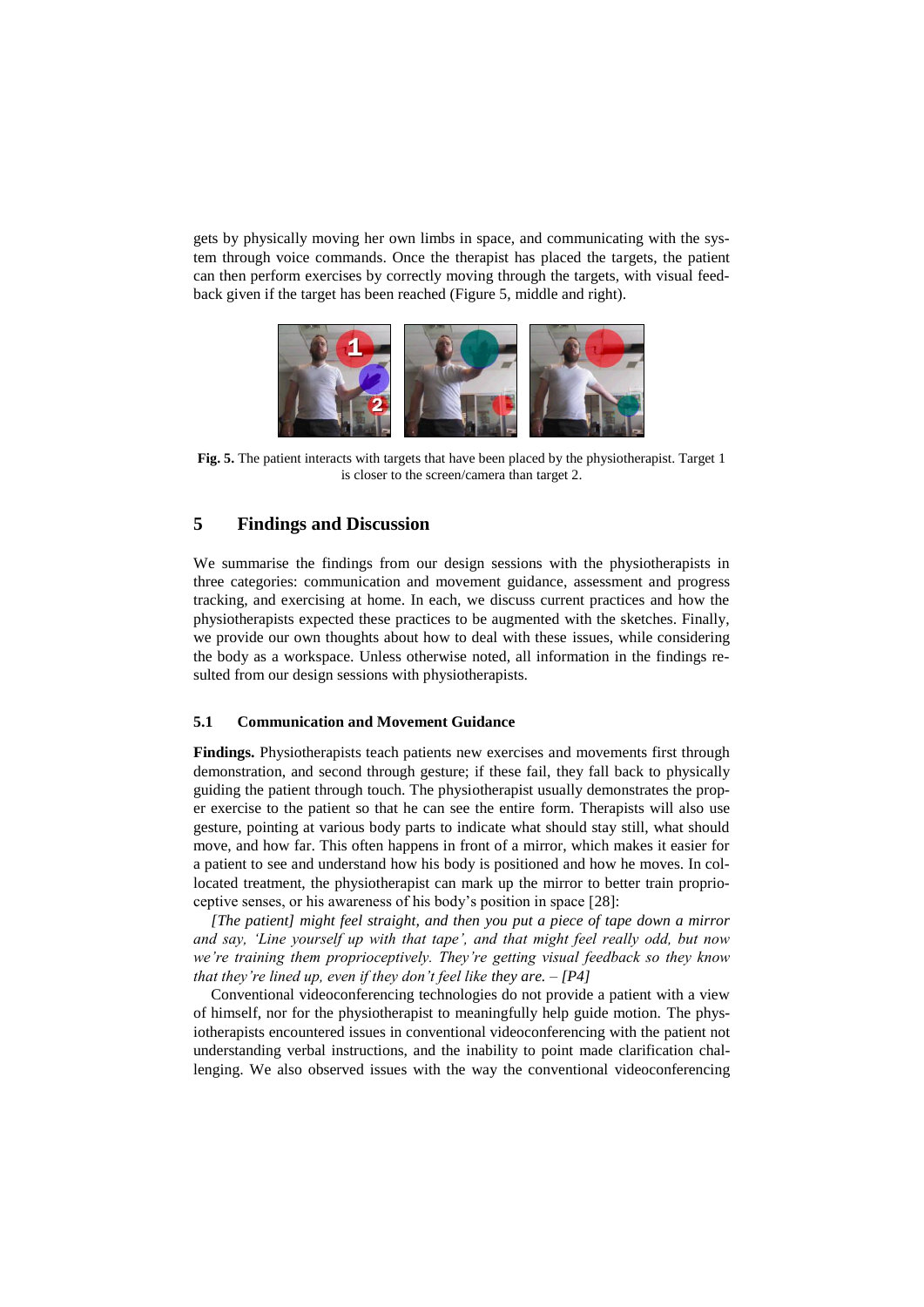setup presented two different views for the different users; the local view presented in the corner of the display sometimes occluded the image of the remote person, causing confusion. In contrast to the conventional setup, the mirror and annotation sketches worked extremely well for the therapists. Placing the patient next to the physical therapist in a mirror image (as in the mirror sketch), allows the therapist to easily model the ideal version of an exercise. The patient can then mimic the movement simultaneously, which is a way that people learn movements [23]. This demonstration happened in two different ways: physiotherapists P2, P3, and P5 instinctively stood beside the patient in the space, but P1 and P4 tended to stand in front of and/or behind the patient. P1 thought it would be compelling to overlay the images, as the therapist's body could therefore act as an explicit visual guide:

*Can you make it like a translucent image? Then you could still see me, but could also see yourself. Then you could try to mimic the movement. [P1]*

The mirror sketch also allowed the therapists to make and use the same gestures that they commonly use in collocated therapy to guide the patient (Figure 3). Interestingly, as much as exercises are about movement, they are also about keeping particular bodily parts still. To this end, the annotation sketch could be used to provide a reminder to keep a body part still. For instance, the external rotation involves proper positioning of the elbow, shoulder, and back, so being able to quickly reference and mark joints is necessary. As an example of how this might play out in remote physiotherapy, this vignette illustrates how a therapist would use the sketch to guide a patient through a similar exercise:

*(Drawing a dot on the patient's shoulder.) So right there, I want you to try and keep that point still while you lift your arm up and come back down. (Patient's shoulder moves away from dot.) And you can see how it comes forward and comes up a little, so try and keep it more still in space as you lift. [P5]*

Similarly, the targeting sketch could be appropriated to help indicate to a patient that his arm has moved too far one way or another (since the target changes colour when the body part passes over the area).

Finally, there were multiple instances of the patient not being able to see certain parts of the body. For example, P5 attempted to get her patient to perform a back exercise and asked him to turn his back to the camera. Upon learning that the patient could no longer see himself, she had him turn to the side as a next-best option. Incidents such as this one prompted discussions about: pausing the video so the patient can see their back, being able to record and replay video, or having the patient hold a tablet to be able to turn their back to the camera and still see a view of the back.

**Discussion.** As illustrated in Figure 1, even physiotherapy exercises that seem simple are complex given the number of ways that they can go awry. While a basic audiovideo link is clearly better than an audio-link alone, the mirror sketch added a new dimension to the interactions between therapist and patient as described above. Nevertheless, a major limitation of this communication is the inability of the physiotherapist to be able to guide the patient through touch. While there are some emerging solutions to this problem that, for example, explore haptics [1], these typically require additional equipment and instrumentation. In the absence of touch, employing new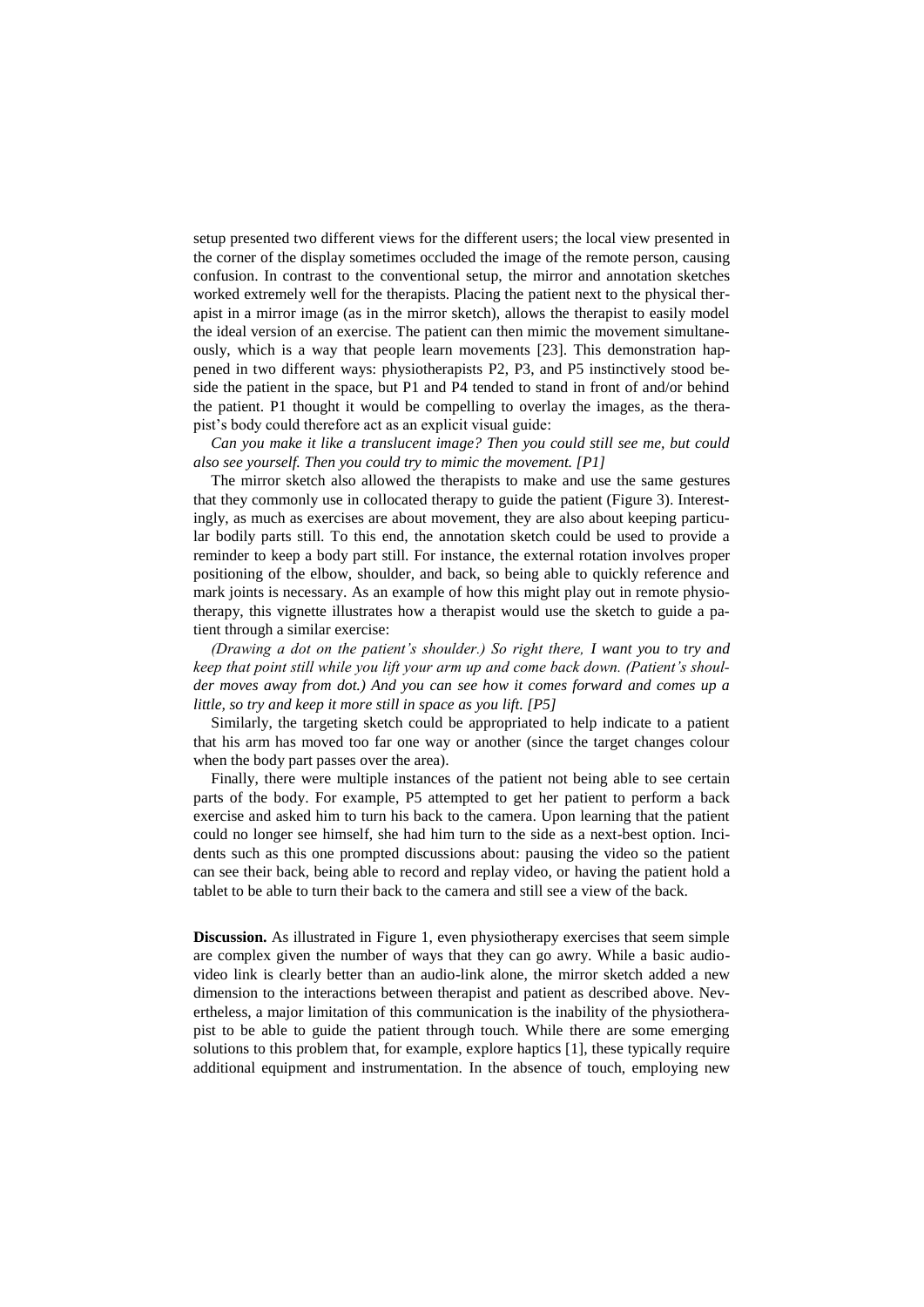configurations of the video space (i.e. as a mirror) may be the most straightforward way of addressing this communication gap.

As discussed in other work [34], [31], it is important to provide both feedback and feedforward information to the patients in a dynamic, timely way. Visual guides such as those provided by Physio@Home present more visual information to the patient than is possible in collocated therapy [31], and this begins to make up for a lack of tactile communication between patient and physiotherapist. An interesting question may be to explore where the feedback is presented. While several systems employ a mirror-style approach ([31], [34]), it may be interesting to explore providing this feedback through on-body projections as in LightGuide [26], or projecting on the floor or ceiling.

Our design sessions revealed two additional challenges arising from the need to discuss parts of the patient's body, with the body acting as the workspace. First, the patient's body is frequently in motion. Annotations on the live video rapidly became out of sync with the patient's body and irrelevant. Second, the patient might not be able to see certain parts of his body that might need to be annotated (e.g. his back), or that might need to be discussed. We resolved this in our sketches through the addition of a "pause" feature, which addresses the latter problem, but less so the former (i.e. dealing with motion). Other possibilities could be to include a "playback the last 10 seconds" feature that could be annotated, multiple cameras, or bodily-tracked annotations (that follow the body even as it moves in the camera view).

One of the biggest problems with movement guidance is that with current generation of commodity tracking technologies (e.g. Kinect), they are still unable to support fine-grained movement tracking well enough for many physiotherapy exercises [31]. Providing the physiotherapist and patient with an effective live communication tool, one that addresses the issues presented when treating the patient's body as the workspace, should still make performing remote exercises safe and practical. This requires more time from the physiotherapist, since they must actively work with the patient, but cuts down the amount of travel required by both physiotherapist and patient. More work should be done to refine the technology sketches, and test the accuracy of patient movements when guided in various ways.

#### **5.2 Assessment and Progress Tracking**

**Findings.** A therapist tracks a patient's progress through recovery using both experience (i.e. "reading" a patient through her hands), as well as with formal tools such as a goniometer (akin to a protractor). Common measures include strength, flexibility, as well as pain. Physiotherapists are trained to use touch to gain information and assess the patient, which presents a major issue when touch is not possible, as in remote physiotherapy. Visual inspection is also used by the physiotherapist for assessment. For example, the patient might demonstrate an exercise for the physiotherapist to assess visually, or she might also check for things like skin tone or hair growth. Patients will also communicate a lot of information through non-verbal cues, such as facial expressions and recoil; so-called "soft-signals":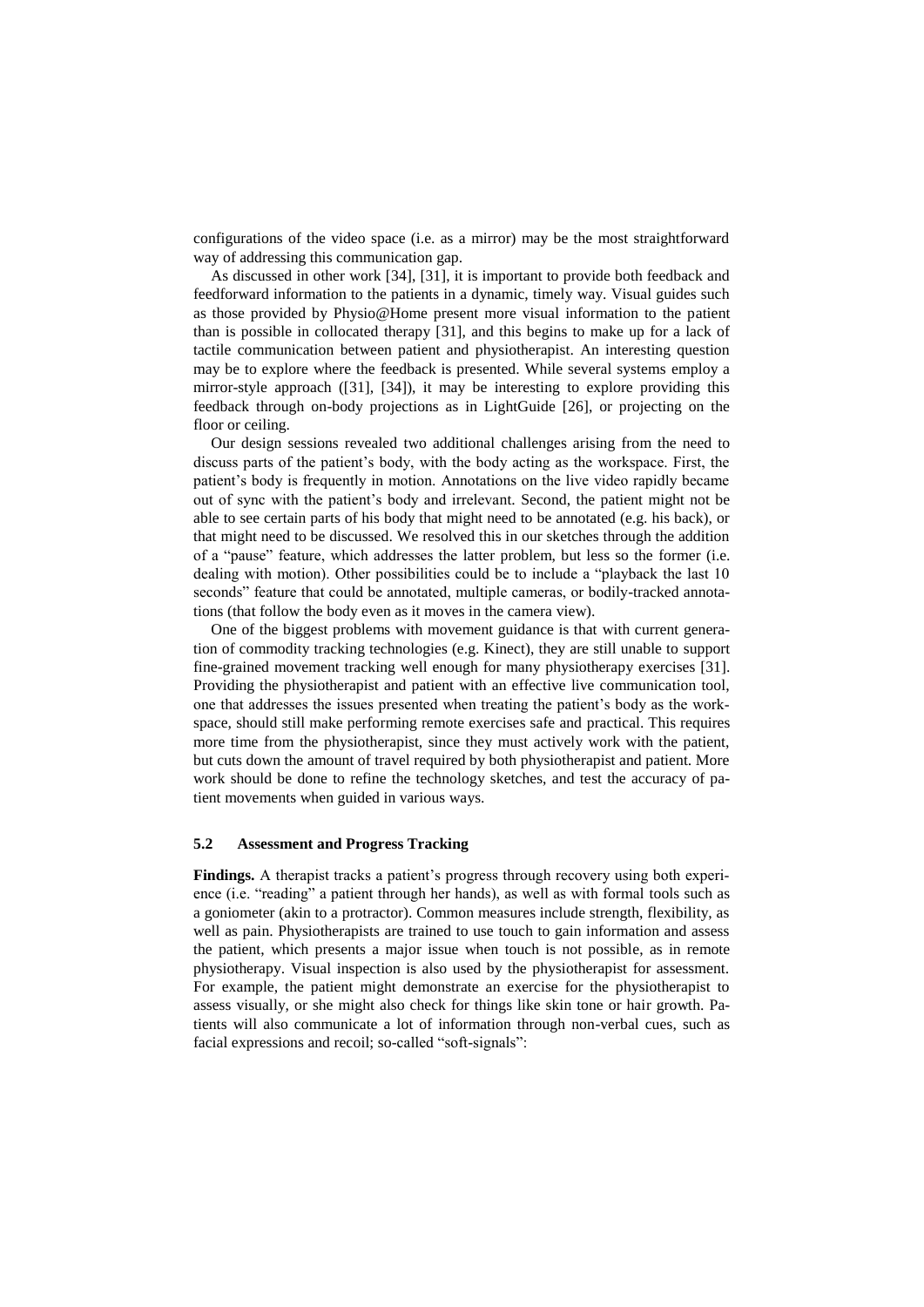*[Discomfort and pain] are some of the soft signals that you pick up on. You can kind of see that recoil; you can see their expression change. So if there's any area that I would make sure I try not to sacrifice the picture, it would be the face. [P3]*

For precise range of motion assessment, our participants felt that being able to actively display joint angle information for patients would be valuable, particularly if it was an automatic feature (skeleton tracking can be used to approximate these values). When asked about the potential to do assessments, P3 agreed that she could use the mirror sketch to assess her back patients, though that she would "like to put sensors on them to have an objective measure" of range of motion automatically. For example, in the external rotation exercise, the physiotherapist may want to know how the patient is progressing by measuring the angle between the forearm and chest while pulling the resistance band. Beyond precise quantitative measures of range of motion, it became clear that "approximate" measures of progress were sufficient in many cases (and would be particularly motivating for patients):

*The numbers are really good for motivation, and they need that to stick with their therapy. They need to see that motivation. If they're thinking, "Oh my gosh, my numbers aren't getting any higher", they're going to be discouraged. [P2]*

**Discussion.** While assessment of certain variables traditionally assessed through hands-on interaction may never be practical or possible remotely, certain visual assessments may be possible remotely using the features afforded by the technology sketches. This should serve to decrease the number of face-to-face appointments necessary, in turn easing the burden on rural patients.

One of the major problems encountered with visual inspection and assessment in remote physiotherapy is the fact that the physiotherapist no longer has the space to work around the patient, and is limited to a single-angle view when using videoconferencing. In collocated therapy, the physiotherapist can get close to the patient for a "zoomed in" view, and can kind of walk and "pan" around the patient for different vantage points, and none of this is possible with a single-camera videoconferencing system. As in Physio@Home [31], multiple camera views can begin to address this issue, and allowing a therapist to remote control a video-capture drone in the patient's space may be an interesting alternative [17].

To support some range of motion assessment, the annotation sketch could be used to mark the extents of a movement, and these annotations could be compared across time to show progress. As a visual charting tool, this would become immediately useful for the therapist, and a useful motivational tool for the patient. Similarly, playback of past attempts over time (compared to one's current progress) could be used.

#### **5.3 Exercising at Home: Video for Later**

**Findings.** Therapists provide patients with exercises to perform between treatment sessions. To this end, physiotherapists provide patients handouts with images and descriptions of how to perform the exercises (such as in Figure 1). The main challenge is the lack of guidance for the patient when they arrive home—performing these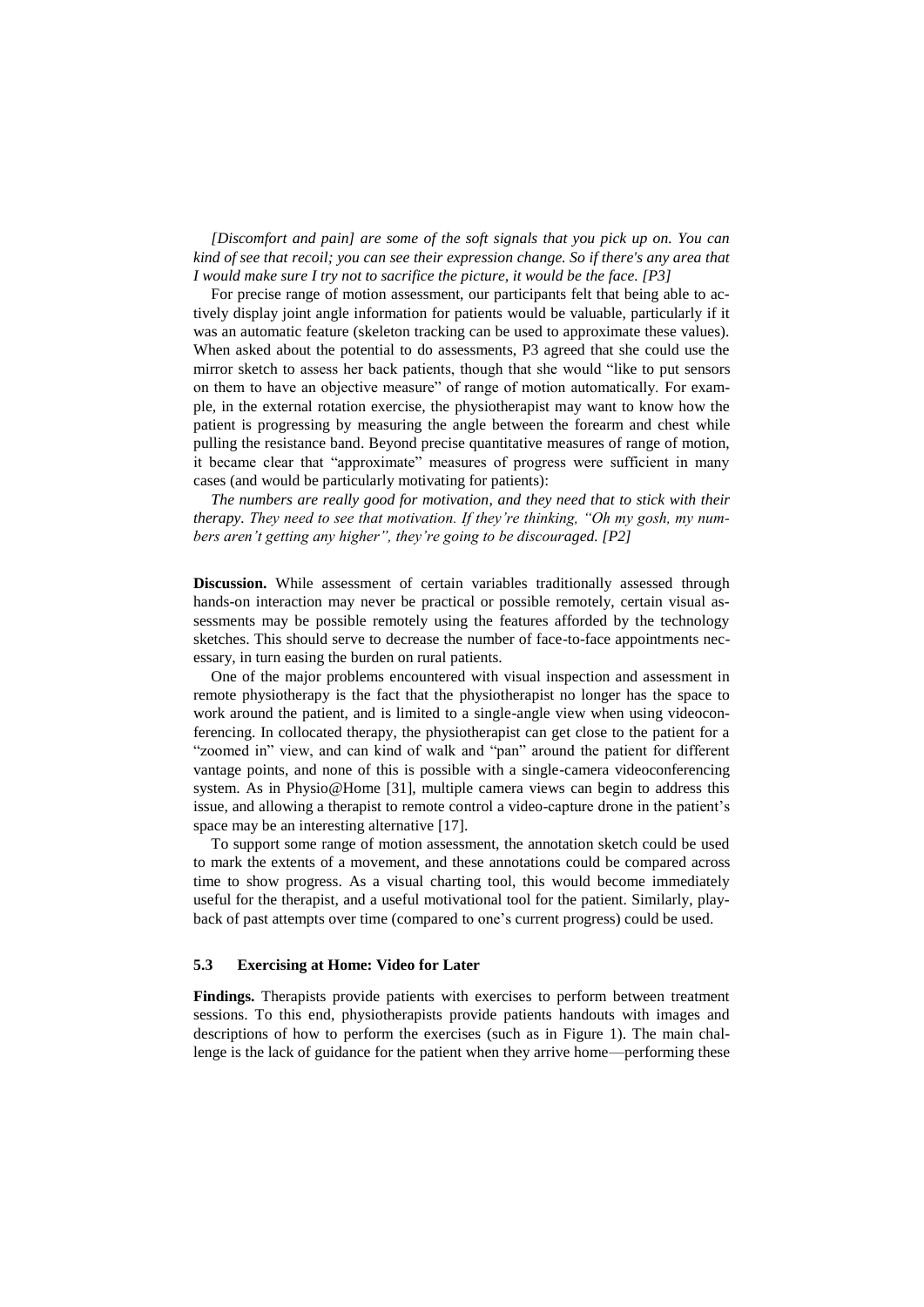exercises improperly will certainly result in less than ideal treatment outcomes. Furthermore, patient-specific modifications are rarely captured on such handouts, requiring the patient to remember the modification.

All therapists felt that video recordings of exercises would be a useful resource for patients—particularly if they could be accessed in the mirror sketch, such that patients would thus be able to use the recording as a model. This, it was thought, might prompt better muscle memory:

*They have done it before. The pictures we give them are not always exact; it's a picture of someone else doing it. If we had a picture of them doing it perfectly, the way we want them to do it, and they said, "Ok, that's where my hand was. That's me doing it." I think it would be easier for them to get back into that position, than seeing someone else do it. [P2]*

Since the mirror sketch uses depth, the patient could even step inside his former representation to try to match the movement [3].

Our physiotherapists agreed that an important feature to include for exercising at home between sessions would be some kind of guidance akin to the basic ideas expressed by the targeting sketch:

*I think some of the [games] that show how well you mirror [the exercise] might be really valuable. You could look at how close you could mirror the person's motion. It will show up as a line if you aren't matching the person on screen. [P5]*

Our targeting sketch resonated most closely with stroke therapy, since, as we learned from P5, this type of therapy already involves working with targets. Thus, the targets would provide both additional feedback (for movement) as well as posture feedback, provided by the mirror sketch.

**Discussion.** Because the exercises at home between sessions play such an important role in treatment outcomes, it is likely that supporting this activity well will prove most beneficial to patients in the long run. Given that physiotherapy exercises are frequently dynamic (i.e. non-isometric), providing the patient with videos of exercises being properly performed is more effective than a static handout [11]. These exercises should be tailored to the patient, perhaps even with the patient as a model (e.g. by using a recording of the patient performing the motion correctly during a session with the physiotherapist), and the recordings could double as a mechanism to track progress over time. These videos could be as simple as recordings made during meetings with the physiotherapists. Furthermore, just as the patient mimics the therapist's demonstration of the exercise, the recording could be played back "in the mirror", allowing the patient to perform the exercise next to himself as the model.

In some ways, Physio@Home embodies many of these ideas, providing patients with feedback and feedthrough to reproduce the movements. Yet, Physio@Home provides only limited recording capabilities. It seems clear that recording previous "successful attempts" at the exercises (e.g. from sessions with therapists) may also be useful and effective guides for patients at home. Future systems could even make use of multiple cameras to capture a multi-view capture, giving patients multiple perspectives on these captured sessions.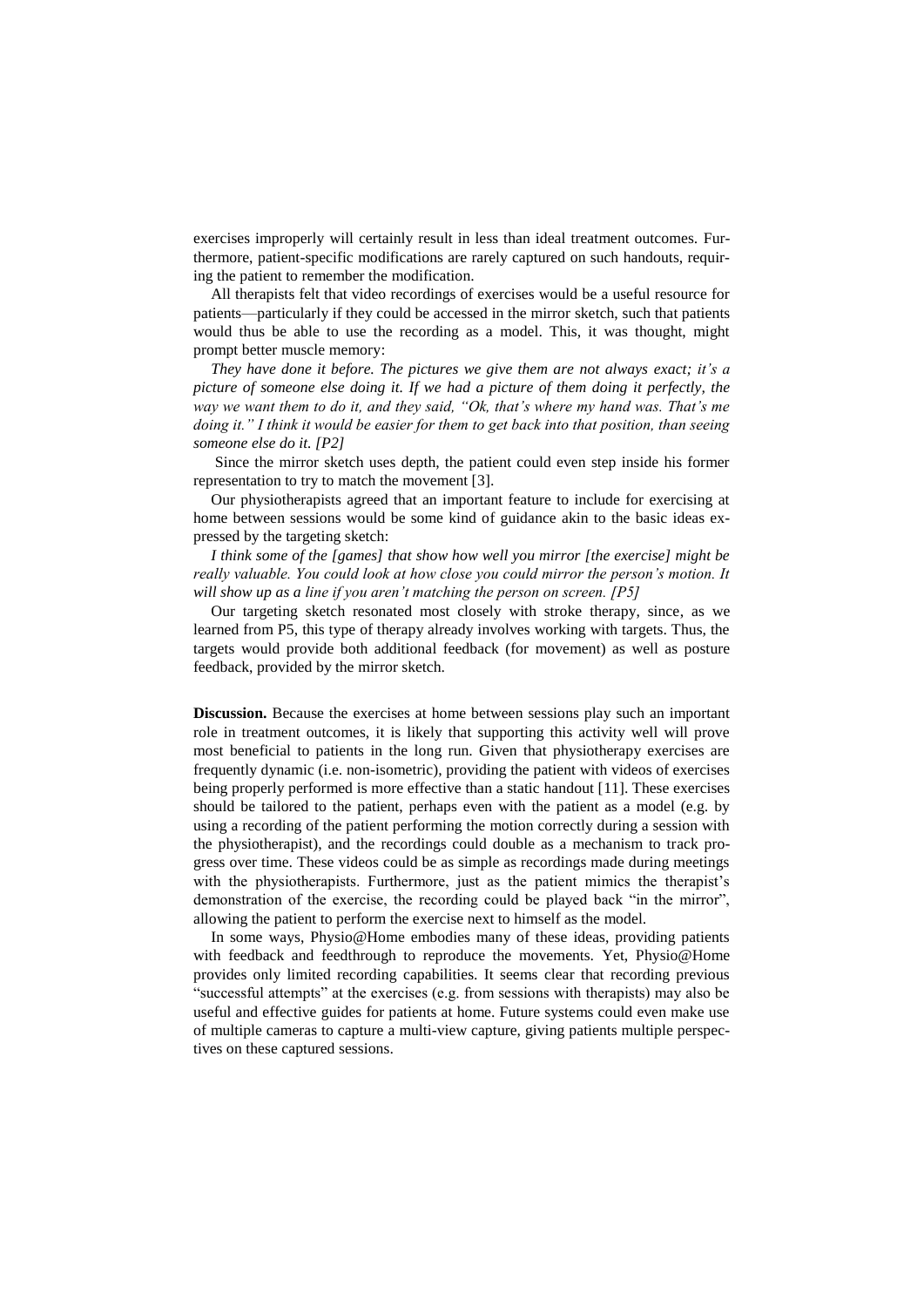## **6 The Body as a Workspace**

Movement instruction is a complex and dynamic task even when colocated, with motions requiring proper placement of multiple joints and/or limbs at once. Current videoconferencing tools (e.g. Skype) allow for some demonstration, but the separation of space between the patient and physiotherapist makes discussion and movement guidance in the patient's workspace difficult. This separation creates some added distance between patient and therapist, and cuts off their ability to gesture at or manipulate the patient's body, which is relied on for communication in collocated therapy.

Our domain-specific exploration of physiotherapy shows us that here, the body becomes the subject of conversation (i.e. the workspace itself). Buxton's three-space articulation of video media spaces is useful here [5], where person-space comprises a space for relationship and trust development, task space is where work is accomplished, and reference space is where people can refer, point, and relate with one another in the task space. Physiotherapy offers a domain where all three spaces are necessarily merged (i.e. patient's body is all of person-, task-, and reference- space). Retaining this unified presentation, as we saw in the mirror sketch, eases gestural interaction, as well as facilitating shared understanding of attention.

Yet, in general, having a body as a workspace in a video media space presents a number of challenges for both the "teacher" and "student" that need to be reconsidered due the fact that the subject of work and conversation is a participant in the media space rather than a separate, static entity that can be manipulated independently.

*Challenge: Visibility.* People cannot see certain parts of their bodies in real life we learn and receive feedback about muscles and movements on our back through tactile and kinesthetic feedback, or through the use of mirrors. The traditional videoconferencing setup of one camera at one display is therefore not ideal in telerehabilitation, and other configurations or hardware should be explored to allow areas of the body to be rendered visible. Patients straining and twisting to see the screen are usually not performing exercises correctly. Additionally, physiotherapists lose the ability to move freely around the space of the patient during remote therapy. Multiple camera and display configurations could address this issue (as in [31]). Physiotherapists suggested also providing patients with a tablet so that the patient could always see the shared video feed regardless of the direction he is facing.

*Challenge: Annotations.* Annotations are semi-permanent mark-ups on the workspace that allow people to read/refer to ideas and information. Because the workspace here is a person's body and the space around it, these annotations need to be "connected" to those body parts and/or the space around it. For instance, our annotation sketch presented problems as soon as a person moved (even a limb) in the video scene—arrows would no longer point to the right body parts, or may even be pointing in the wrong direction. Furthermore, those annotations were in 2D space, many movements may be in the entire 3D space.

*Challenge: The "workspace" is non-static.* Particularly in relation to movement guidance, the "workspace" is a moving, living, and breathing entity. Because the patient can freely move about, and movements have a temporal element, gestures and annotations about these movements also need to have a temporal element. This is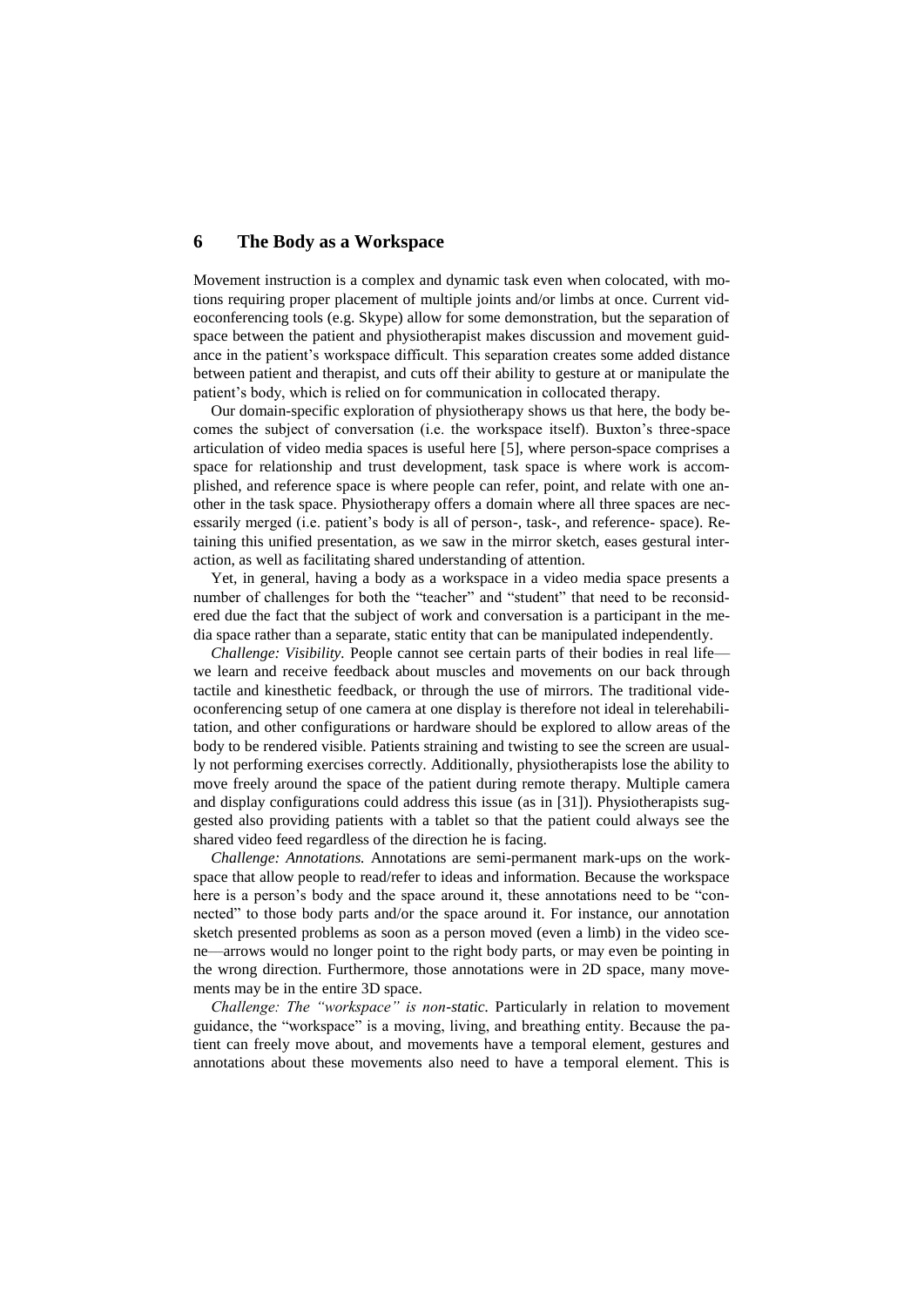realized in YouMove [2] and ChoNo [25], [7], where annotations are layered as "tracks" that are only visible for specific durations. Yet, while this solution works for an asynchronous situation, how can we design these for real-time interactions when a remote physiotherapist is working with a patient?

*Challenge: Capture Resolution.* The granularity of current depth-camera based sensing systems (i.e. Kinect) may limit the value of current systems, depending on the task. For instance, several research and commercial systems have been developed to help teach movements such as exercise (e.g. [16], [9], [34]) and dance [7]; in these cases, the guidance is strictly for position and movement of gross body parts (e.g. upper arm, lower arm, torso). Limitations of the sensing system mean that these systems cannot detect slight twisting or torquing motions, and subtle changes in hand position or other joints, which are important factors in certain movements.

*Challenge: Attention.* Specifically in the context of movement guidance, many body parts and joints may be in motion at the same time—how do we draw one's attention to the right point of interest? In mock sessions with the physiotherapists, we noticed sometimes that deictic references to body parts (i.e. "Move that upward"), if misinterpreted (e.g. moving the hand upward rather than the elbow), would lead to situations where the entire exercise would need to be reset. Thus, while annotation seems to be effective for supporting body movement discussion, and recording for playback (or slow-motion replay) and discussion should be explored further.

*Challenge: Movement Complexity.* As illustrated in the external rotation exercise (Figure 1), even seemingly simple motions like moving the patient's forearms across their body are actually quite complex, and many parts of the body are involved. One of the main challenges is related to proprioception: there is often a disconnect between how we think we are moving and how we are actually moving. We may also focus in too closely on the motion of one part of the body and neglect another. An additional problem is that the body is made up of a number of joints, each with multiple degrees of freedom; these must all coordinate correctly to execute a proper motion. If learning these movements were simple, there would be little need for professions such as dance instructor. On-screen annotation can support this type of instruction, and Physio@Home showed that breaking the movement down into smaller "chapters" made it easier for patients to learn the complex motion.

# **7 Conclusions & Future Work**

Physiotherapy is an effective treatment for common injuries, but remains difficult to access for many individuals. The work we present here represents a starting point for designing telerehabilitation tools for physiotherapy. Video conferencing tools need to be augmented to account for the fact the body is now a workspace, and that lessons from video media space work should be adapted here to support non-verbal communication (gesture, gaze), though the dynamic and complex nature of physical movement will need to be accounted for.

Our work has certain limitations: our participant pool was mostly female, all working in the same city (so therefore maybe sharing in similar practices), with most hav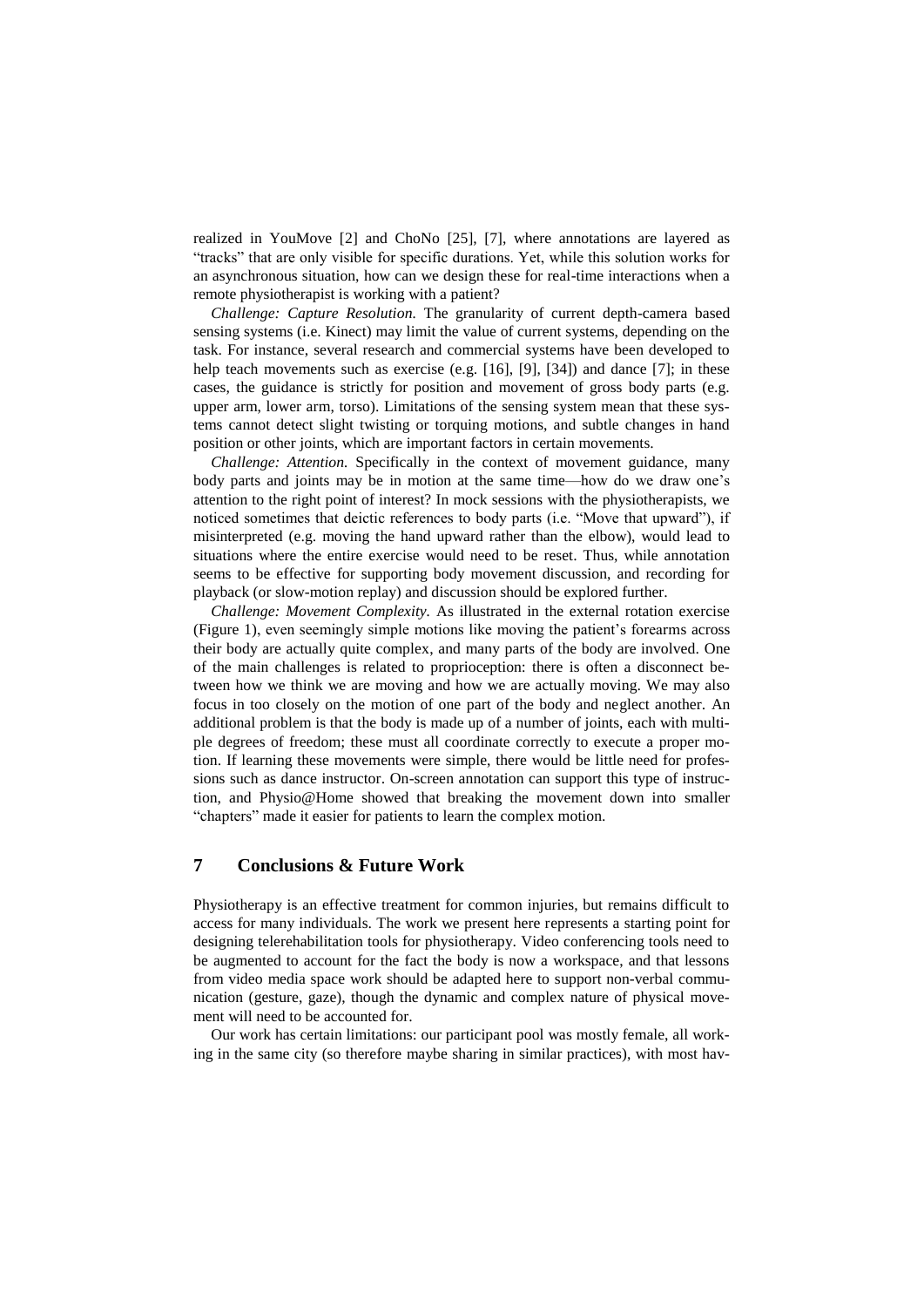ing fewer than five years of experience. Thus, the perspectives we received may not have been meaningfully divergent. Also, while the insight provided by physiotherapists regarding patient communication was incredibly valuable, the lack of actual patient participation is a limitation, and patients should be involved in future studies. Nevertheless, the findings have been helpful in informing our work moving forward, particularly as it relates to designing video media space systems where a participant's body is the workspace, and we see this work as informing next steps for similar telerehabilitation tools.

## **References**

- 1. Alizadeh, H., Tang, R., Sharlin, E., Tang, A.: Haptics in remote collaborative exercise systems for seniors. In: Ext. Abs. CHI 2014, pp. 2401-2406 (2014)
- 2. Anderson, F., Grossman, T., Matejka, J., Fitzmaurice, G.W.: YouMove: enhancing movement training with an augmented reality mirror. In: Proc UIST 2013, pp. 311-320 (2013)
- 3. Aseniero, B.A., Sharlin, E.: The looking glass: visually projecting yourself to the past. In: Proc ICEC 2011, pp. 282-287 (2011)
- 4. Buxton, B.: Sketching User Experiences: Getting the Design Right and the Right Design. Morgan Kaufmann (2010)
- 5. Buxton, B.: Mediaspace–meaningspace–meetingspace. In: Media space 20+ years of mediated life, pp. 217-231. Springer, London (2009)
- 6. Canadian Institute for Health Information: Physiotherapists in Canada, 2010: National and Jurisdictional Highlights and Profiles (2011)
- 7. Carroll, E. A., Lottridge, D., Latulipe, C., Singh, V., Word, M.: Bodies in critique: a technological intervention in the dance production process. In: Proc CSCW 2012, pp. 705-714 (2012)
- 8. Cabana, F., Boissy, P., Tousignant, M., Moffet, H., Corriveau, H., Dumais, R.: Interrater agreement between telerehabilitation and face-to-face clinical outcome measurements for total knee arthroplasty. Telemedicine and e-Health, vol. 16, num. 3, 293-298 (2010)
- 9. Chang, Y., Chen, S., Huang, J.: A Kinect-based system for physical rehabilitation: A pilot study for young adults with motor disabilities. Research in developmental disabilities vol. 32, no. 6, 2566-2570 (2011)
- 10. Ishii, H., Kobayashi, M., Grudin, J.: Integration of interpersonal space and shared workspace: ClearBoard design and experiments. ACM Trans. Inf. Syst. vol. 11, no. 4, 349-375 (1993)
- 11. Kingston, G.A., Williams, G., Gray, M.A., Judd, J.: Does a DVD improve compliance with home exercise programs for people who have sustained a traumatic hand injury? Results of a feasibility study. Disability and Rehabilitation: Assistive Technology, 1-7 (2013)
- 12. Kirk, D., Stanton Fraser, D.: Comparing remote gesture technologies for supporting collaborative physical tasks. In: Proc CHI 2006, pp. 1191-1200 ACM (2006)
- 13. Lai, J.C., Woo, J., Hui, E., Chan, W.M.: Telerehabilitation—a new model for communitybased stroke rehabilitation. Journal of telemedicine and telecare, vol. 10, num. 4, 199-205 (2004)
- 14. Ledo, D., Aseniero, B.A., Greenberg, S., Boring, S., Tang, A.: OneSpace: Shared Depth-Corrected Video Interaction. In: Ext Abs of CHI 2013, pp. 997-1002 ACM (2013)
- 15. Morikawa, O., Maesako, T.: HyperMirror: toward pleasant-to-use video mediated communication system. In: Proc CSCW 98, pp. 149-158. ACM (1998)